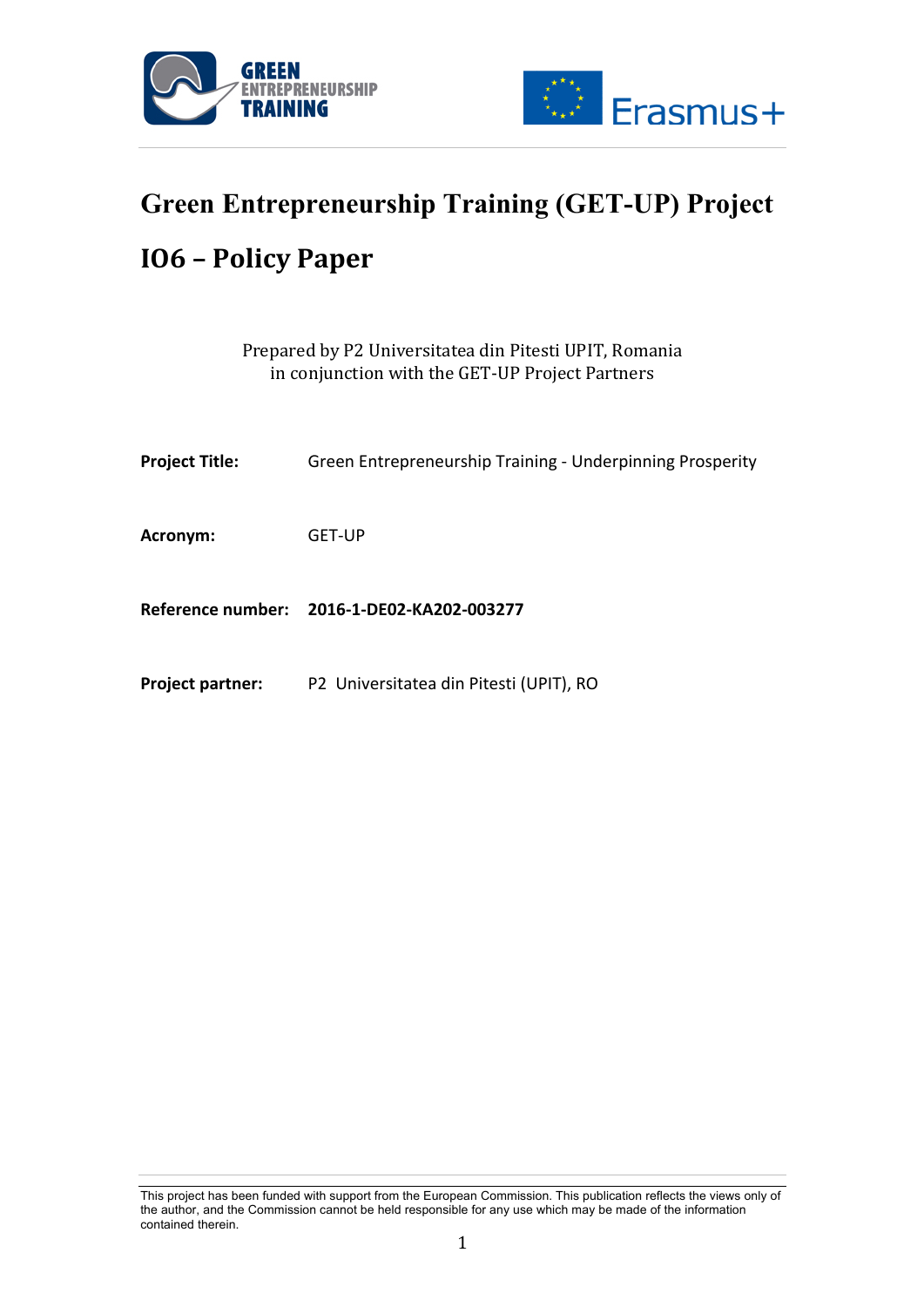



# **GET-UP Partners:**

|                                                                                 | Universität Paderborn (UPB)                              |
|---------------------------------------------------------------------------------|----------------------------------------------------------|
| ) ERBORN                                                                        | Prof. Dr. Marc Beutner                                   |
| Department Wirtschaftspädagogik<br><b>BUSINESS AND HUMAN RESOURCE EDUCATION</b> | E-mail: Marc.Beutner@uni-paderborn.de                    |
| Chair Wirtschaftspädagogik II                                                   | URL: www.upb.de/beutner                                  |
|                                                                                 | Universitatea din Pitești (UPIT)                         |
|                                                                                 | Georgeta Chirleşan                                       |
|                                                                                 | E-mail: g.chirlesan@upit.ro                              |
|                                                                                 | URL: www.upit.ro                                         |
|                                                                                 | Small Firms Enterprise Development Initiative Limited    |
|                                                                                 | (SFEDI)                                                  |
| <b>SFEDI</b> <sup>°</sup> GROUP                                                 | Leigh Sear                                               |
|                                                                                 | E-mail: eigh.sear@sfedi.co.uk                            |
|                                                                                 | URL: www.sfedisolutions.co.uk                            |
|                                                                                 | Meath Community Rural And Social Development Partnership |
| meath                                                                           | Limited (MEATH PARTNERSHIP)                              |
| partnership                                                                     | Jennifer Land                                            |
|                                                                                 | E-mail: Jennifer.land@meathpartnership.ie                |
| engage · enable · participate · progress                                        | URL: www.meathpartnership.ie                             |
|                                                                                 | European University Cyprus (EUC)                         |
| European<br>  University Cyprus                                                 | Alexandros Apostolides                                   |
|                                                                                 | E-mail: A.Apostolides@euc.ac.cy                          |
|                                                                                 | URL: www.euc.ac.cyq                                      |
|                                                                                 |                                                          |
|                                                                                 | Future In Perspective Limited (FIPL)                     |
|                                                                                 | Philip Land                                              |
|                                                                                 | E-mail: philip@fipl.eu                                   |
| spective                                                                        | URL: http://www.fipl.eu                                  |
| <b>FUNDACIÓN</b>                                                                | Fundacion Universidad Empresa De La Region De Murcia     |
| <b>UNIVERSIDAD EMPRES</b>                                                       | (FUERM)                                                  |
| REGIÓN DE MURCIA                                                                | Consuelo Garcia                                          |
|                                                                                 | E-mail: consugar@um.es                                   |
|                                                                                 | URL: http://www.fuem.es                                  |
|                                                                                 | Innoventum Oy (INNOV)                                    |
|                                                                                 | Janne Leinonen                                           |
|                                                                                 | E-mail: janne.leinonen@innoventum.fi                     |
|                                                                                 | URL: http://www.innoventum.fi/                           |

This project has been funded with support from the European Commission. This publication reflects the views only of the author, and the Commission cannot be held responsible for any use which may be made of the information contained therein.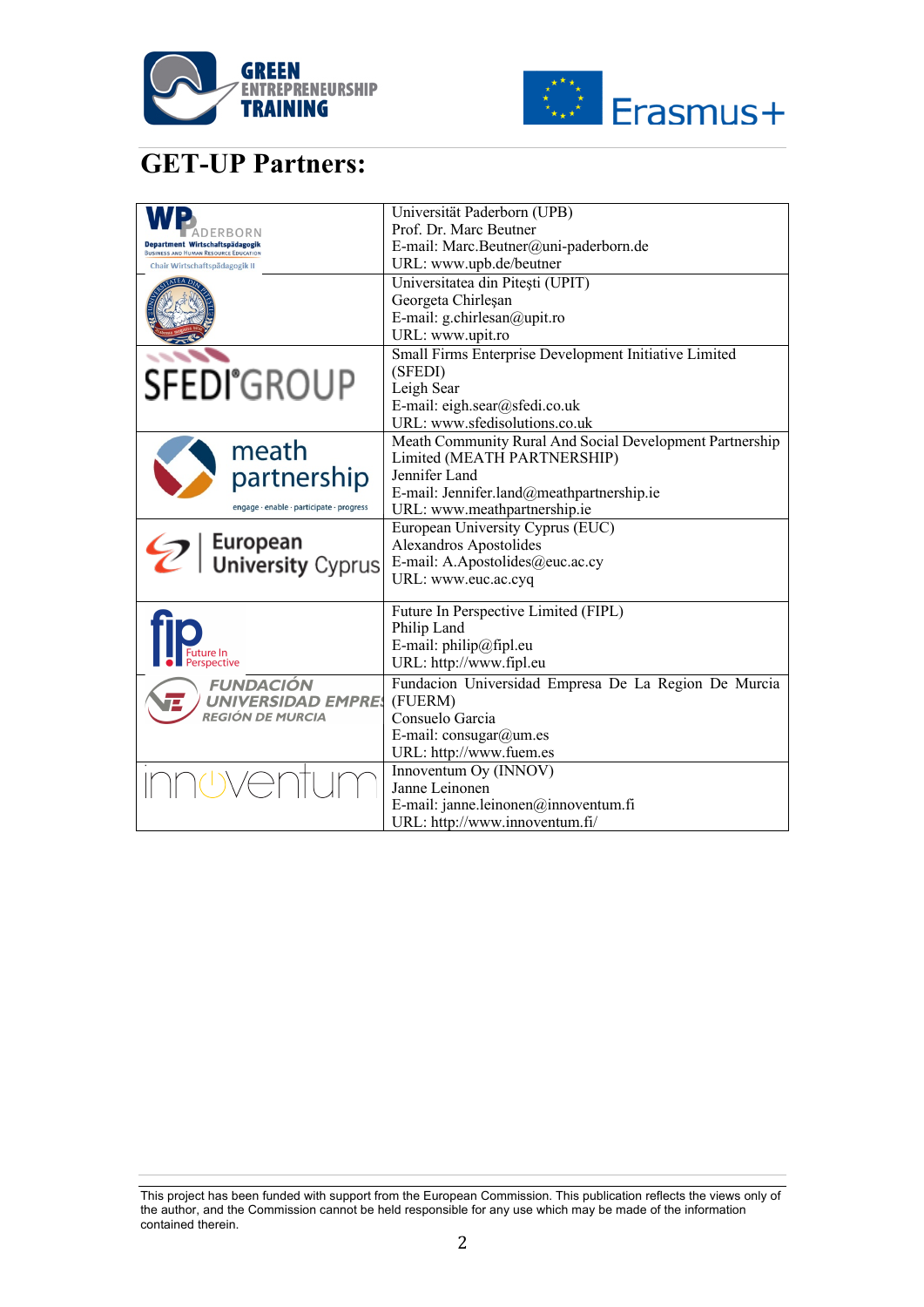



# **Content**

|  | 3. Why is GET-UP project a positive model for developing the<br>understanding and skills required to start and develop a green business 9 |  |
|--|-------------------------------------------------------------------------------------------------------------------------------------------|--|
|  |                                                                                                                                           |  |
|  |                                                                                                                                           |  |

This project has been funded with support from the European Commission. This publication reflects the views only of the author, and the Commission cannot be held responsible for any use which may be made of the information contained therein.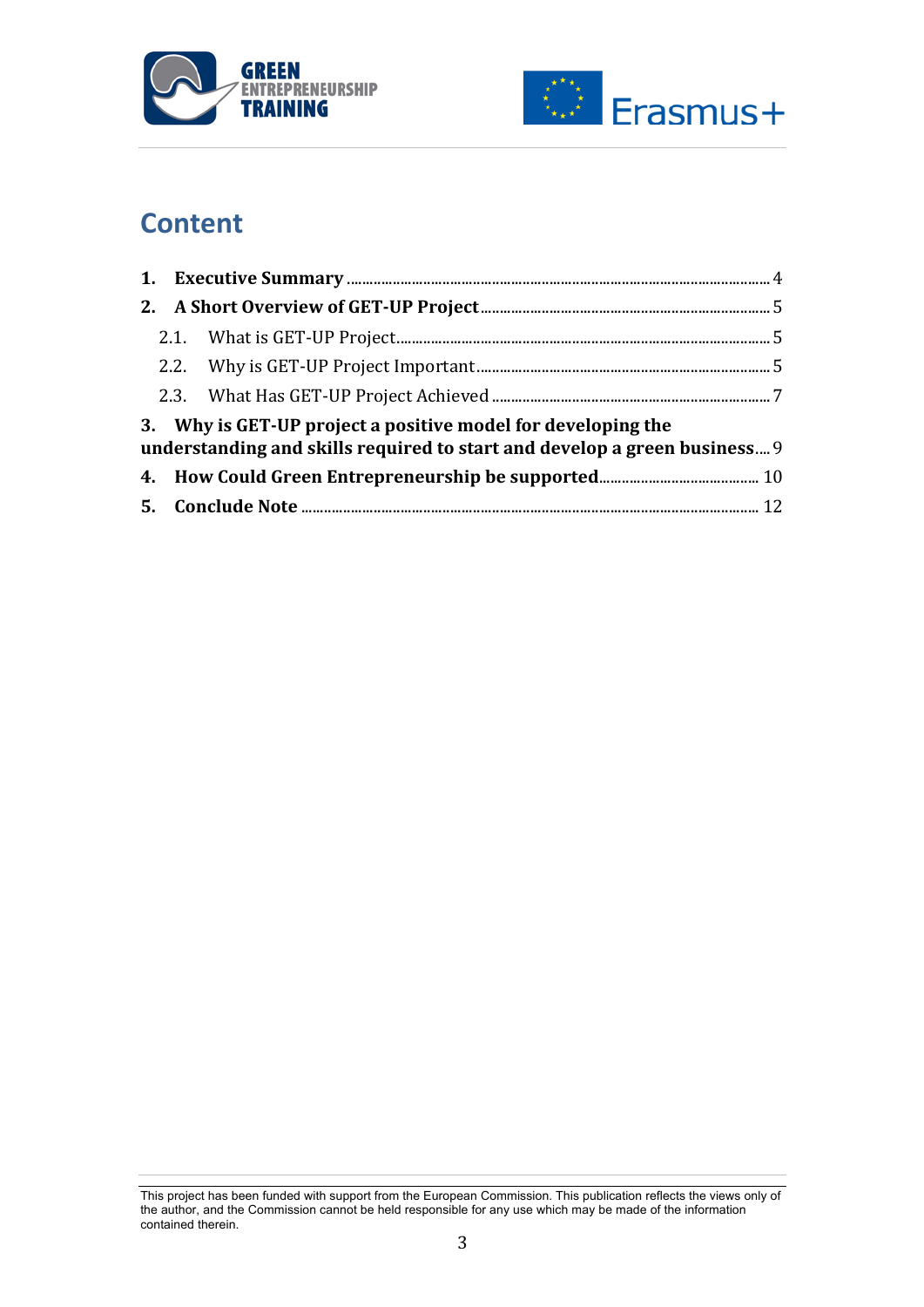



### **1. Executive Summary**

Environmental concerns, as well as consumers' awareness of buying green or environmentally-friendly products, has a positive impact on the emergence of the green market. The emerging green market brings many opportunities in different fields. The emergence of the green market has created a competitive advantage between responsible and non-responsible companies.

In fact, entrepreneurs introduce green products and technologies to the market and provide the ground for green entrepreneurship through the transformation of patterns and prototypes to tangible commercial products, and eventually green products and technologies are introduced to the market by green entrepreneurs. The existing structures in many modern societies are unstable, and achieving sustainable development requires a new way of thinking to change these structures, such as political, economic, social, and cultural systems.

Many researchers agree on green entrepreneurship as the driving force behind the emergence of a new economic growth with the advent of the green market.

The GET-UP project has focused on supporting individuals and entrepreneurs in the field of green entrepreneurship or the green economy.

This Policy Paper provides a short overview of GET-UP project, its importance in an EU policy context and the outcomes achieved between September 2016 and December 2018. This paper emphasises the GET-UP approach which could be considered a positive model for developing the understanding and skills required to start and develop a green business. Finally, it puts forward reasons why the GET-UP approach should be considered by policy and decision makers responding to the contemporary need to support the green growth and to catalyse investment and innovation which will underpin sustained growth and give rise to new economic opportunities. All the activities/ projects count a lot in greening the economy and achieving sustainable development, but they will remain scarce until governments are willing to enforce Green Economy and Green Entrepreneurship and take concerted actions to that direction.

This project has been funded with support from the European Commission. This publication reflects the views only of the author, and the Commission cannot be held responsible for any use which may be made of the information contained therein.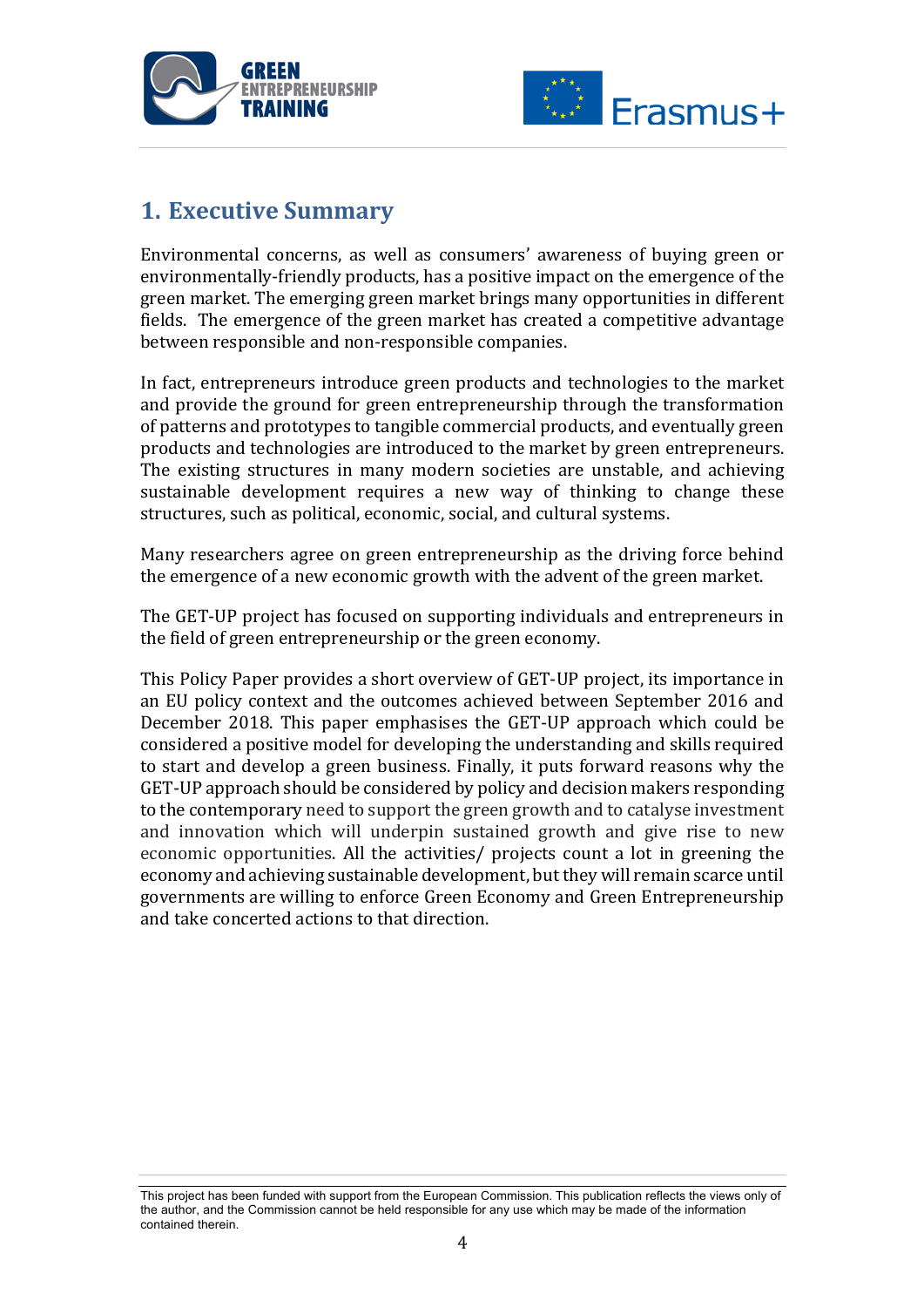



# **2. A Short Overview of GET-UP Project**

#### **2.1. What is GET-UP Project**

The GET-UP (Green Entrepreneurship Training - Underpinning Prosperity) project is funded by the EU through the Erasmus+ Programme, Key action 2 (Cooperation for innovation and the exchange of good practices): Strategic Partnerships for vocational education and training.

The GET-UP consortium comprises eight partners from seven Member States, namely: Universitaet Paderborn, UPB (Germany), Universitatea din Pitesti, UPIT (Romania), Small Firms Enterprise Development Initiative Limited, SFEDI (United Kingdom), Meath Community Rural And Social Development Partnership Limited, MEATH PARTNERSHIP (Ireland), European University Cyprus, EUC (Cyprus), Future in Perspective Limited, FIPL (Ireland), Fundacion Universidad Empresa De La Region De Murcia, FUERM (Spain), Innoventum Oy, INNOV (Finland).

The GET-UP project has focused on supporting individuals and entrepreneurs in the field of green entrepreneurship or the green economy. Through the new tailored training curriculum promoting green entrepreneurship, a bespoke trainthe-trainer course and an on-line observatory showcasing green businesses in Europe, providing access to a range of best practice entrepreneurship tools and resources and providing an on-line forum for ideas and practices exchange, GET-UP is providing support to potential green entrepreneurs who are interested in developing new green businesses, to existing micro-enterprise owners who wish to pursue a greener business or product model and are interested in workforce up-skilling and to VET professionals who are interested in supporting learning in this new growth sector.

GET-UP project engaged with these three target groups from September 2016, to December 2018.

#### **2.2. Why is GET-UP Project Important**

There is little doubt that the development of the green economy can make a significant contribution to restoring Europe's economy to growth by harnessing new business and employment opportunities that green businesses offer and many countries are looking to green growth as the way out of the current economic crisis. "We need green growth because risks to development are rising as growth continues to erode natural capital. If left unchecked, this would mean

This project has been funded with support from the European Commission. This publication reflects the views only of the author, and the Commission cannot be held responsible for any use which may be made of the information contained therein.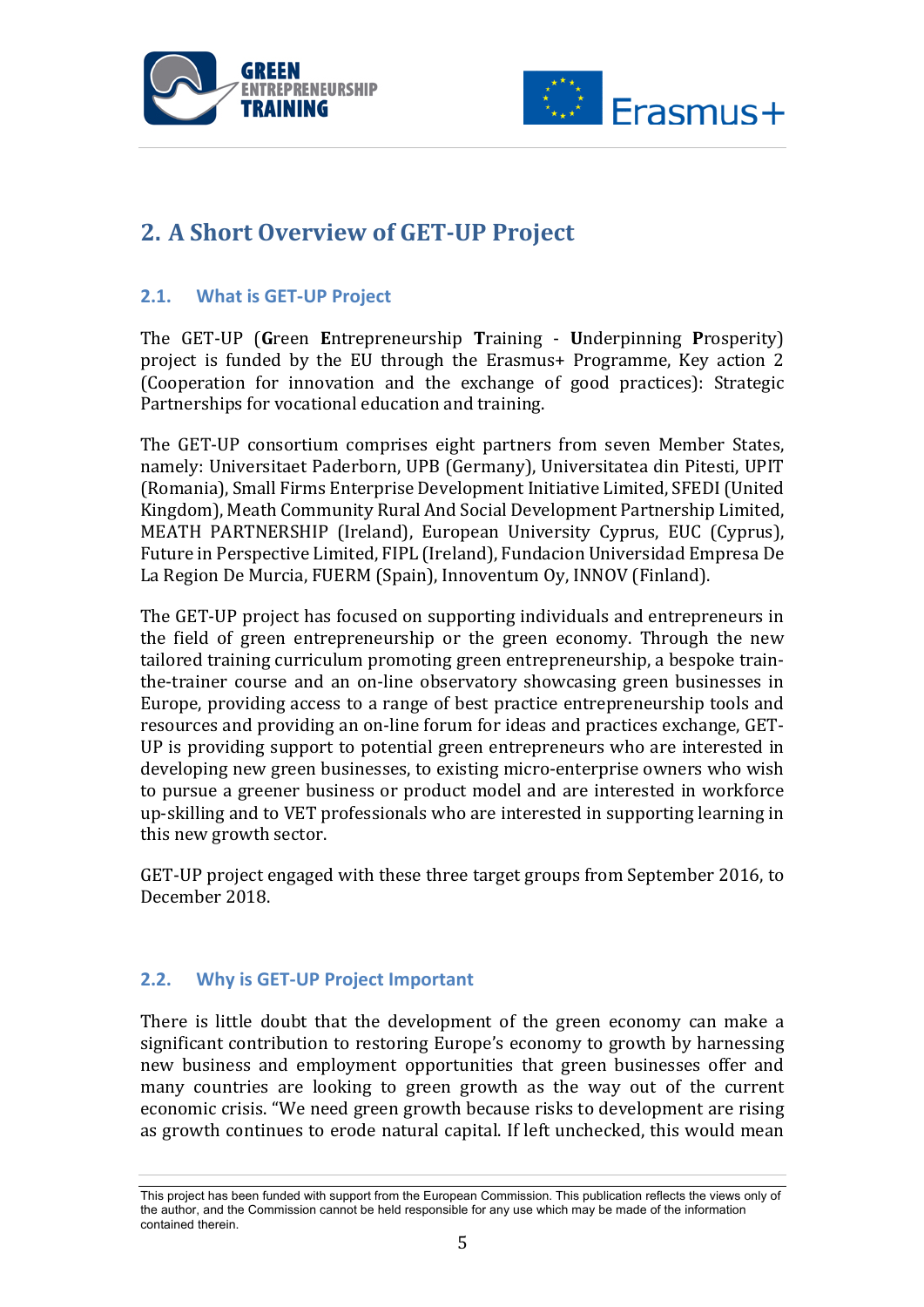



increased water scarcity, worsening resource bottlenecks, greater pollution, climate change, and unrecoverable biodiversity loss" (OECD, Towards green growth, 2011).

The global market for environmental goods and services is vast and it continues to grow quickly. UN research indicates that green investment programmes create more jobs per Euro or Dollar spent than many other stimulus programmes (SEF Alliance,  $2009$ ). UNEP  $(2011)$  claims that the greening of economies is a net generator of decent jobs  $-$  good jobs that offer adequate wages, safe working conditions, job security, reasonable career prospects and worker rights (This is the International Labour Organization's definition of "decent work.")

"The Sustainability Imperative" published in the Harvard Business Review 2012, insists that "sustainability and the green economy is the next transformational business mega-trend comparable to mass production, manufacturing quality movement, IT revolution, and globalization". It further acknowledges that "firms seeking to gain a competitive advantage must know what to do and how to do it" and that "countries must act now to support green initiatives as this unstoppable mega-trend will make or break economies around the world". Although we are still at a relatively early stage of this new mega-trend, it can be expected to continue to grow exponentially.

Educationalists can either fuel entrepreneurship or stop it in its tracks, however, responding to new mega-trends with fit-for-purpose curriculum resources is just the latest in a long line of challenges that educationalists have faced in recent years. It is this challenge that the GET-UP project consortium is committed to addressing by developing a suite of bespoke curriculum resources to support young green entrepreneurs. There is no green entrepreneurship curriculum at any level available in any of the partner countries and there is significant need for educational and training interventions that make the ground fertile for young green entrepreneurs to thrive, when one considers that tomorrow's green entrepreneurs will

- create sustainable jobs and wealth for their communities;
- commercialize new green innovations that will make people's lives better
- contribute to achieving national economic growth in harmony with environmental protection.

A green entrepreneurship curriculum is not just an entrepreneurship curriculum with one or two modules added. Green entrepreneurship revolves around a set of core principles that set it apart from everyday entrepreneurship. Green entrepreneurs propose business models that are not only economically profitable but also create a positive environmental and social impact. Green entrepreneurs are aware of the need to change the way society has understood development and prosperity during the last century. They aim at integrating the environmental,

This project has been funded with support from the European Commission. This publication reflects the views only of the author, and the Commission cannot be held responsible for any use which may be made of the information contained therein.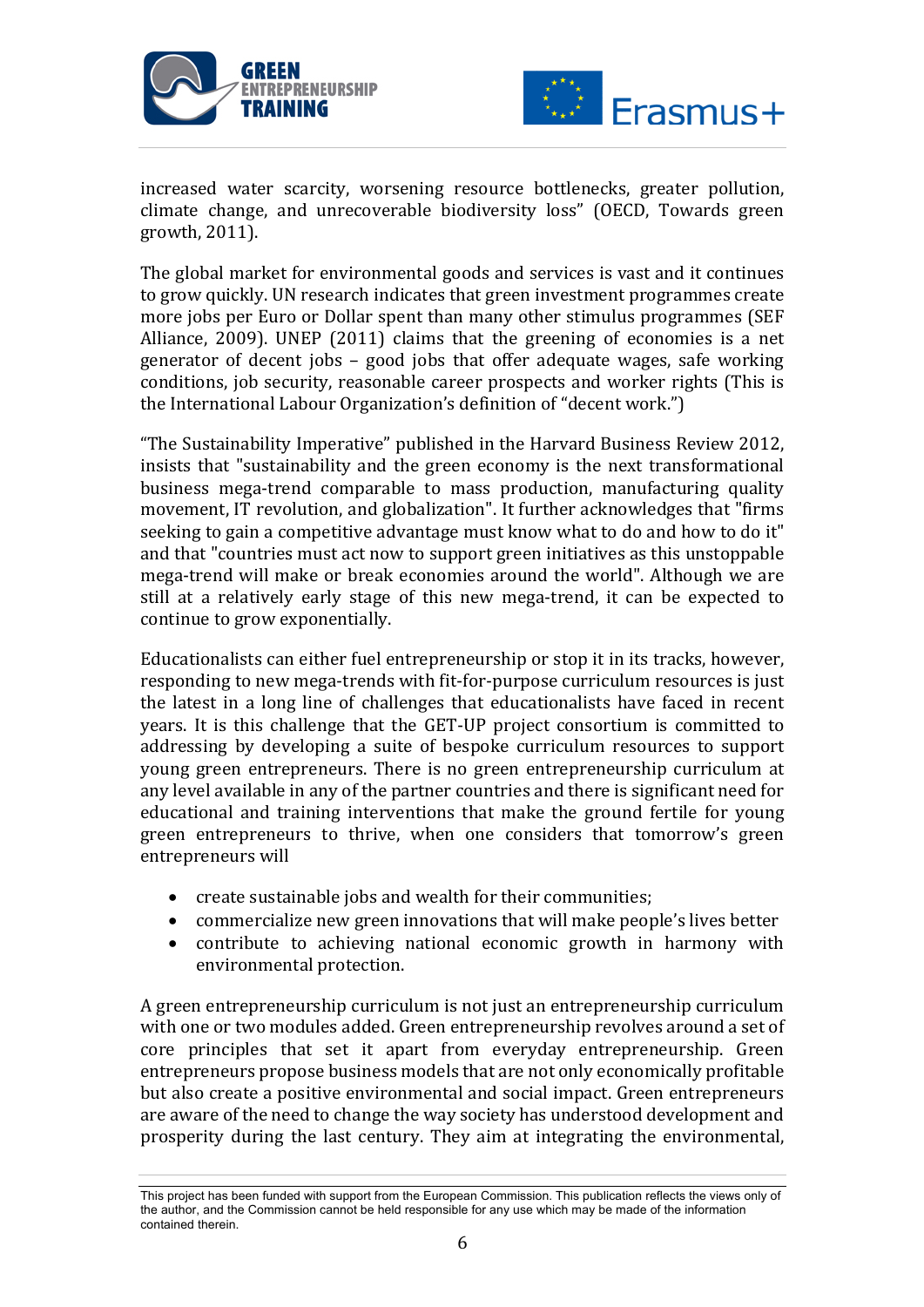



economic and social axis into the core business of the company and strive to provide eco-innovative solutions to the way goods and services are produced, consumed and offered. Green entrepreneurs provide the breeding ground for starting and sustaining a green economy by providing green products and services; by introducing greener production techniques; by boosting demand for green products and services and by creating green jobs.

While the primary innovation was the bespoke green entrepreneurship curriculum, consortium partners have ensured that best practice in pedagogic instruction and the highest design standards in the production of learning content were achieved. More and more people are waking up to the innumerable benefits of on-line education and training. Flexibility, accessibility and affordability allied to a persistent need for up-skilling are the main reasons that this modern phenomenon will continue to thrive into the future. While the growth in popularity of on-line learning has brought about an increase in the number of online learning courses it has not had any noticeable impact on the quality of courseware available. GET-UP has harnessed advances in technology to generate engaging and inspiring learning content. For many educators the growth of online learning has created uncertainty and many feel that their professional standing has being undermined. The realisation that the "sage-on-the-stage" model of education and training is no longer the pre-eminent or only source of learning has led many tutors and the establishments they work for to question the veracity and quality of on-line courses. GET-UP has addressed these concerns.

#### **2.3. What Has GET-UP Project Achieved**

Since September 2016, the following outputs have been achieved within GET-UP project:

- 1. **Summary Pedagogic Research Report**. The consortium performed a combined research process: a desk-based exercise acquired through literature review and a field-based exercise acquired through questionnaire, with the purpose of (1) identifying modules to be developed in the Green Entrepreneurship curriculum;  $(2)$  highlighting topics to be addressed in the in-service CPD programme for VET professionals; (3) informing the design of the curriculum modules to ensure that high-quality standards are achieved in content production.
- 2. **CPD** (Continuing Professional Development) **Training Programme for VET Staff.** A comprehensive in-service CPD training programme was developed to support VET staff. It provides the future trainers and tutors who will be active in the Entrepreneurship courses, which are based on the GET-UP curriculum, with insights in the topic and the relevant aspects. In addition to that it provides them with skills in the field of eLearning and the use of blended-

This project has been funded with support from the European Commission. This publication reflects the views only of the author, and the Commission cannot be held responsible for any use which may be made of the information contained therein.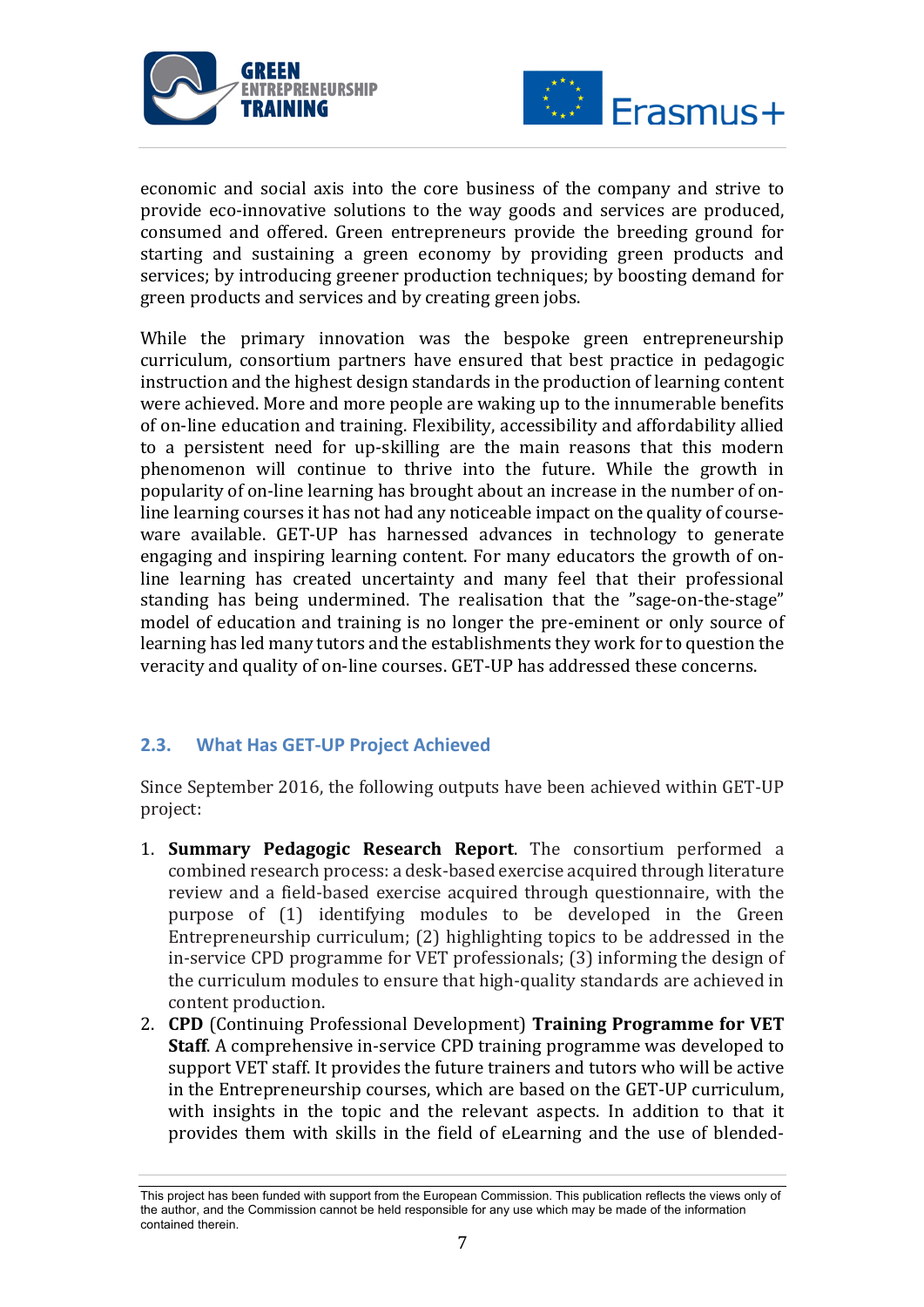



learning approaches which are a backbone of the GET-UP approach. There is significant demand placed on VET to be more responsive to the needs of industry and for the alignment of VET with local, regional and national development priorities and strategies. Green entrepreneurship is a new field in VET and given the lack of comprehensive entrepreneurship education within existing VET provision it is highly unlikely that many tutors or trainers have the required insight and understanding to successfully deliver the green entrepreneurship curriculum without proper in-service CPD training that addresses two distinct elements:  $(1)$  the principles of green entrepreneurship; (2) delivering training in blended learning environments.

- 3. **Green Entrepreneurship Curriculum**. A bespoke, modular green entrepreneurship curriculum was developed to support the acquisition of skills and knowledge required to start and develop a new green business or green an existing micro/small business. The curriculum is addressed to: individuals looking to start a new green business, existing green entrepreneurs with limited experience of managing a business, existing owner-managers wishing to green their business operations. The curriculum comprises 8 modules: Understanding the Green Economy, Understanding Green Entrepreneurship, Being Creative and Innovative, Personal Enterprising Skills and Behaviours, Identifying and Pitching a New Business Opportunity, Raising Awareness of a Green Business, Managing Money in a Green Business, Managing and Leading Others in a Green Business
- 4. **On-line Observatory of Green Businesses & E-learning Portal.**  $(\text{https://green-entrepreneurship.online/})$  An on-line observatory of green businesses as a showcase for green business in each partner country was developed aiming: (1) to present role models for nascent green entrepreneurs and microenterprise owners to inspire them to develop their green idea;  $(2)$ to provide instant access to a library of information resources; identified by partners during the research process that might be useful to new or emerging green entrepreneurs; (3) to provide a range of on-line environments and forums where green entrepreneurs and VET professionals can exchange ideas and practices with their peers in partner countries, collaborate on potential joint ventures and support each other. An e-learning portal was developed to be the online channel for the CPD Programme and the Green Entrepreneurship Curriculum. The portal is optimized for mobile access and functions equally well on laptop, tablet or smartphone devices.
- **5. Green Entrepreneurship in Europe A Comparative Perspective.** A series of questionnaires was completed by all partners with different sub-sets of the target group. The first questionnaire was directed to partner organisations themselves to elicit an overview of the green economy in their country, The second questionnaire was addressed to nascent entrepreneurs to elicit their opinions about supports and impediments to developing a green business. The third questionnaire was directed at VET professionals to establish the institutional barriers they face in supporting new development areas like

This project has been funded with support from the European Commission. This publication reflects the views only of the author, and the Commission cannot be held responsible for any use which may be made of the information contained therein.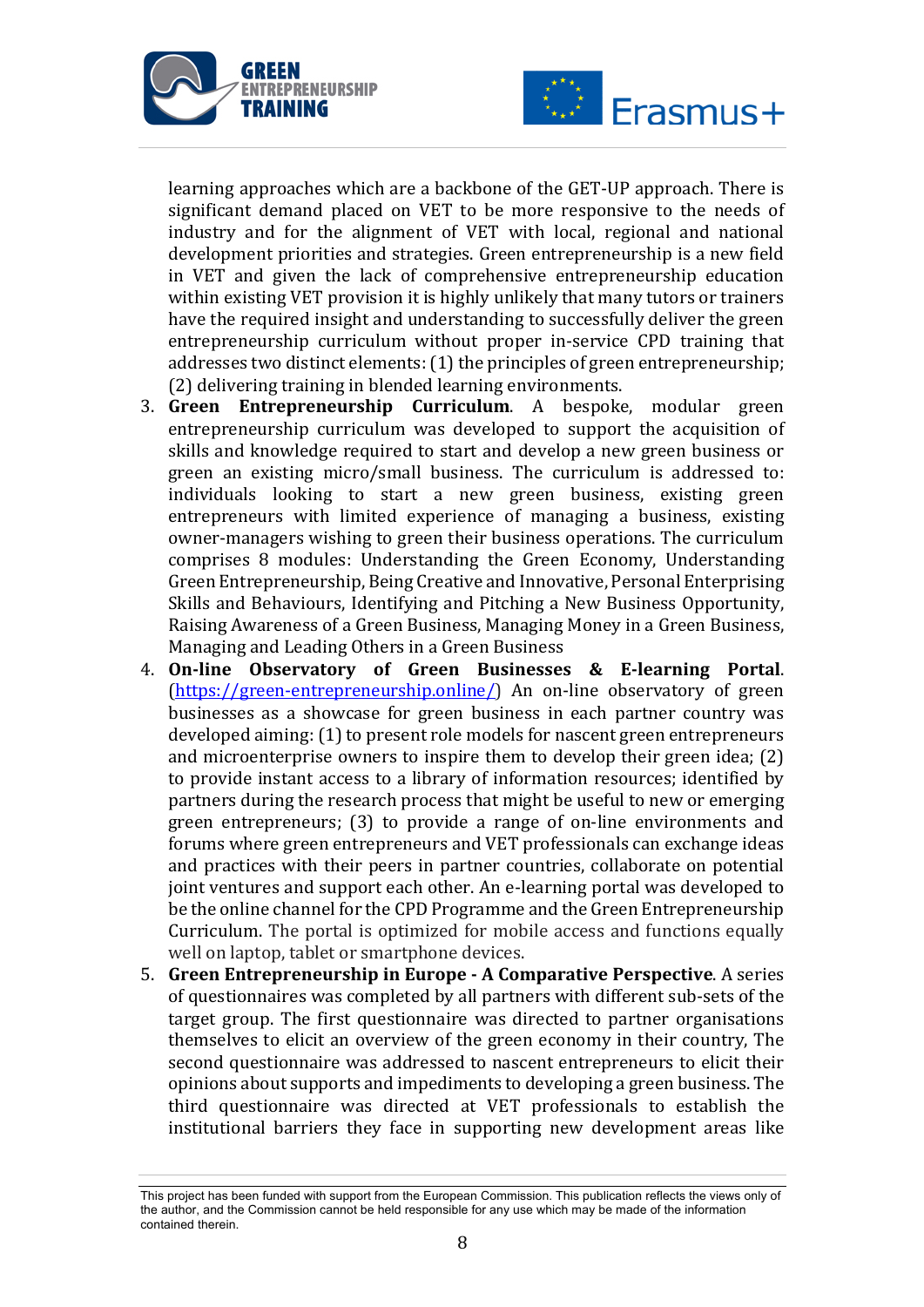



green entrepreneurship. The fourth and final questionnaire was addressed to micro-enterprise owners to elicit feedback about VET provision in areas such as the green economy and identify essential supports to sustain a healthy green enterprise sector. A comparative analysis of the different country approaches and perspectives was developed and could be used for comparisons and exchanges of best practice, and as a stimulus for policy learning in areas like green entrepreneurship, which is in its infancy in all EU Member States.

6. **The present Policy Paper "Green Entrepreneurship Training - Underpinning Prosperity in Europe"** 

# **3. Why is GET-UP project a positive model for** developing the understanding and skills required to **start and develop a green business**

It has been emphasized through the whole implementation process of GET-UP project that the green economy should be a priority for governments and that green entrepreneurship education should have a greater emphasis in enterprise and entrepreneurship education. The materials and resources developed within GET-UP project are very important for both the nascent/ existing green entrepreneurs and for the educationalists who can fuel green entrepreneurship. All the stakeholders agreed that the project had an appropriate approach mainly because of the depth and breadth of the training curriculum and that it was targeted in the main at the Green Sector. A policy paper questionnaire was developed and each partner got responses from the stakeholders. 29% of the responses were given by VET providers, 29% by Micro-enterprise owners, 18% potential green entrepreneurs, 18% policy makers and 7% others. The respondents considered that GET-UP has been an appropriate approach because:

- "Business owners constantly need to learn and say in touch with the latest trends and developments in order to keep their business relevant and profitable."
- "There is a need for projects that look specifically at the needs of thematic business sectors  $-$  a one size fits all approach to entrepreneurship is not helpful when it comes to the green economy"
- "GET-UP raises awareness about green entrepreneurship and its unique needs among trainers and educators – and supports them to provide more personalised training experiences for green entrepreneurs starting out."
- "GET-UP provides new entrepreneurs and existing businesses with the opportunity to gain a holistic understanding of what it means to be a green entrepreneur and it also provides step-by-step support to business

This project has been funded with support from the European Commission. This publication reflects the views only of the author, and the Commission cannot be held responsible for any use which may be made of the information contained therein.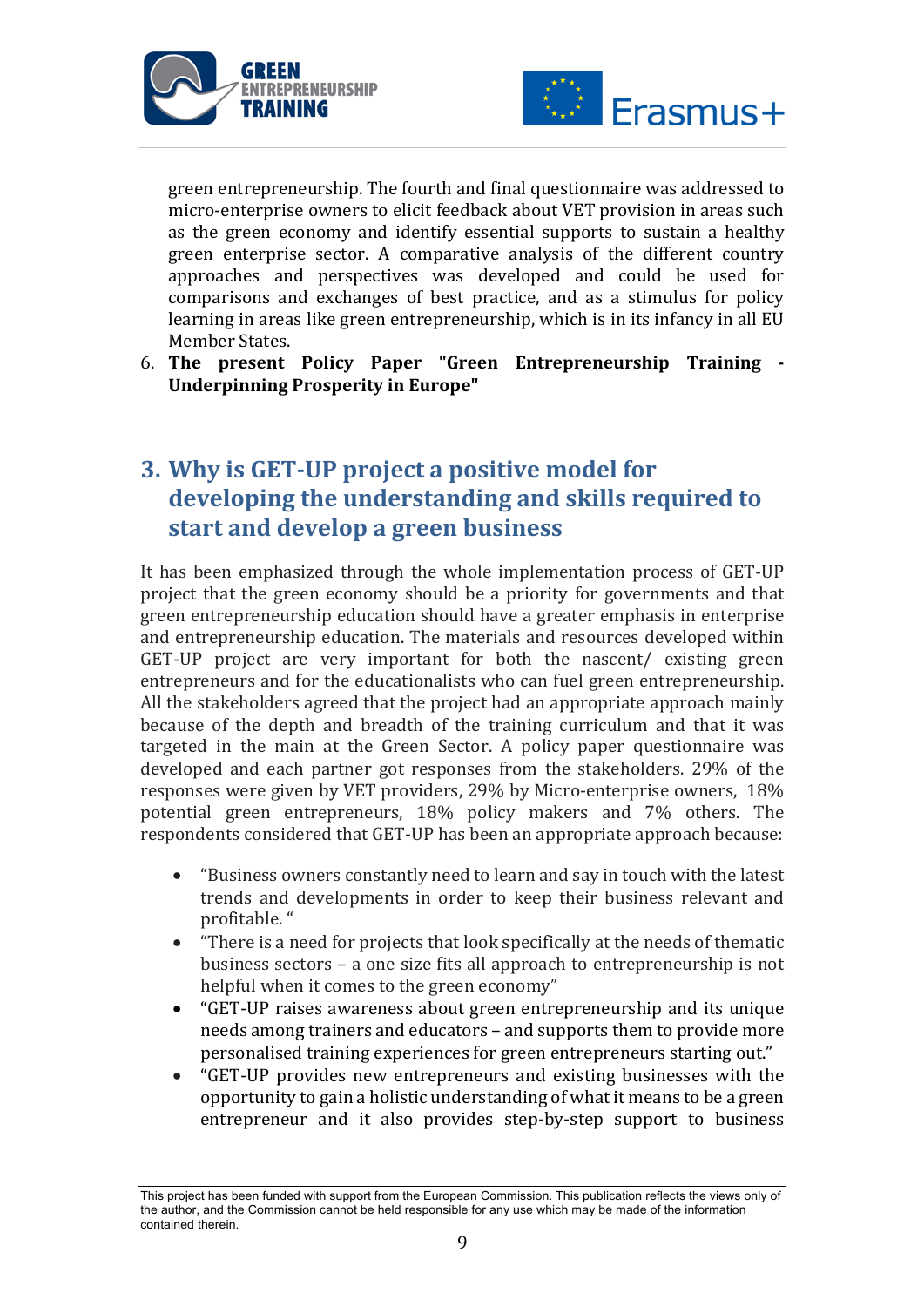



owners who are looking to either start out in the green sector or to further develop their green business."

- "There is a strong need for nowadays to foster and maintain the continuity of the green mindset for the new generations, but also as a sustainable way to make more money under an ethical environment. This project is very important not only because it adds value to what is green entrepreneurship training in Europe, but also because it can constantly remind about the need to stay green on a daily basis."
- "The project website acts as a one-stop-shop where individuals and businesses interested in the green sector can access training materials, but can also get inspired from the success stories and contact existing green businesses through the observatory if they have specific questions about how their business was developed."
- "The combined approach of face to face and online curriculum is best, as it allows enough interactivity but also independent and reflective study and research, while getting practical skills to start a business in the green area."
- "The case studies were also commended in terms of providing concrete examples of what is possible with the sector and demonstrating the diversity that exists within "Green".
- "This project is very important not only because it adds value to what is green entrepreneurship training in Europe, but also because it can constantly remind about the need to stay green on a daily basis."
- VET professionals need a greater understanding of the green economy and green entrepreneurship because:
	- o "Green doesn't mean Renewables only -- there are many dimensions to green such as eco-tourism, organic production or the greening of existing business through recycling or waste management initiatives".
	- $\circ$  "There are new business models within this sector which VET professionals may not have encountered previously".
	- $\circ$  "VET professionals have a key role in passing on the right skills and knowledge to the green entrepreneurs".

## **4. How Could Green Entrepreneurship be supported**

As stated above, "we need green growth because risks to development are rising as growth continues to erode natural capital ... Green growth means fostering economic growth and development, while ensuring that natural assets continue to provide the resources and environmental services on which our well-being relies. Green policies have the purpose and the potential to reduce CO2 emissions. Green labour market policies aim at increasing the level of employment or

This project has been funded with support from the European Commission. This publication reflects the views only of the author, and the Commission cannot be held responsible for any use which may be made of the information contained therein.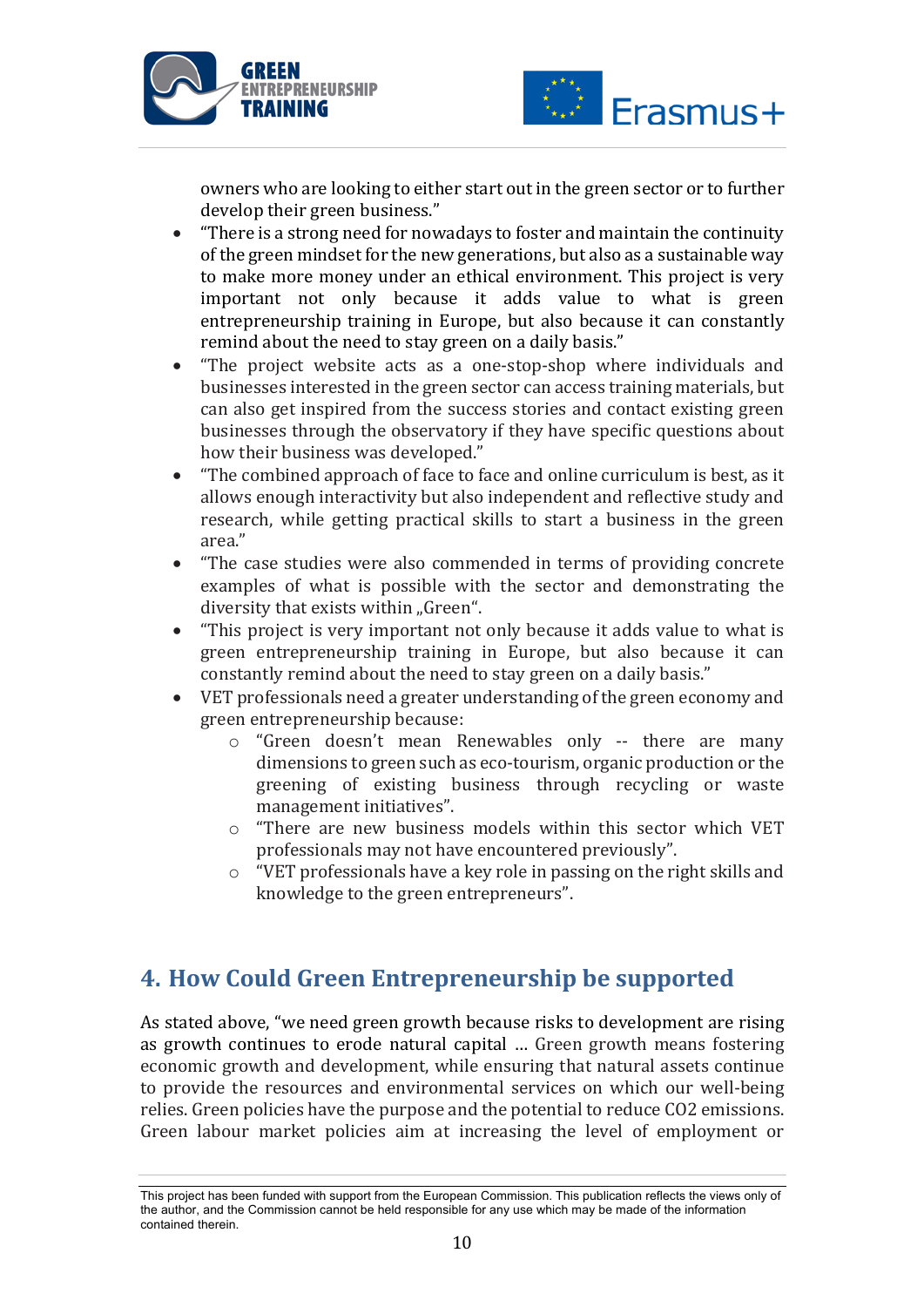



improving working conditions within an economy that is transitioning towards a green economy.

If we want to ensure that the progress made in living standards in these past fifty years does not grind to a halt, we have to find new ways of producing and consuming things, and even redefine what we mean by progress and how we measure it." (OECD, Towards green growth, 2011).

There is a series of lessons learnt during the implementation of GET-UP project that can be used by policy and decision makers in order to support the green growth and to catalyse investment and innovation which will underpin sustained growth and give rise to new economic opportunities:

- *Increase the awareness*/ organise strong and long term awareness raising campaigns for a direct orientation towards (strong) sustainability and green growth and for the importance of fostering green entrepreneurship, as well as for shifting the behavior of consumers towards environmentally-friendly or green products which is leading to the emergence of the green market. Creation of new markets by stimulating demand for green technologies, goods, and services will create a competitive advantage between responsible and non-responsible companies and will create new job opportunities.
- *Educate, Educate, Educate!* Education plays a crucial role in raising awareness of environmental challenges and shaping the attitudes and behaviours that can make a difference.
	- $\circ$  The green education should be started with the pre-school education and be continued through the formal education of all ISCED levels, and informal organisational training, as a lifelong learning basic competence.
	- $\circ$  The work-based learning and the provision of better career guidance can be powerful tools to strengthen the link between skills development and the green-growth agenda of countries.
	- $\circ$  A special attention should be given to the need for an adequate educational approach for Green Entrepreneurship.
	- $\circ$  VET professionals should be given the adequate skills and tools for getting a greater understanding of the green economy and green entrepreneurship, so that they can support and encourage new business ideas in the green sector.
	- $\circ$  A green sector apprentice program can also be introduced to "teach learners how to manufacture green products for example, and then at the end of the 4 year programme they can be supported into selfemployment".
- **Integrate green solutions** in all institutions. This should be started with the national and local government/ authorities institutions.

This project has been funded with support from the European Commission. This publication reflects the views only of the author, and the Commission cannot be held responsible for any use which may be made of the information contained therein.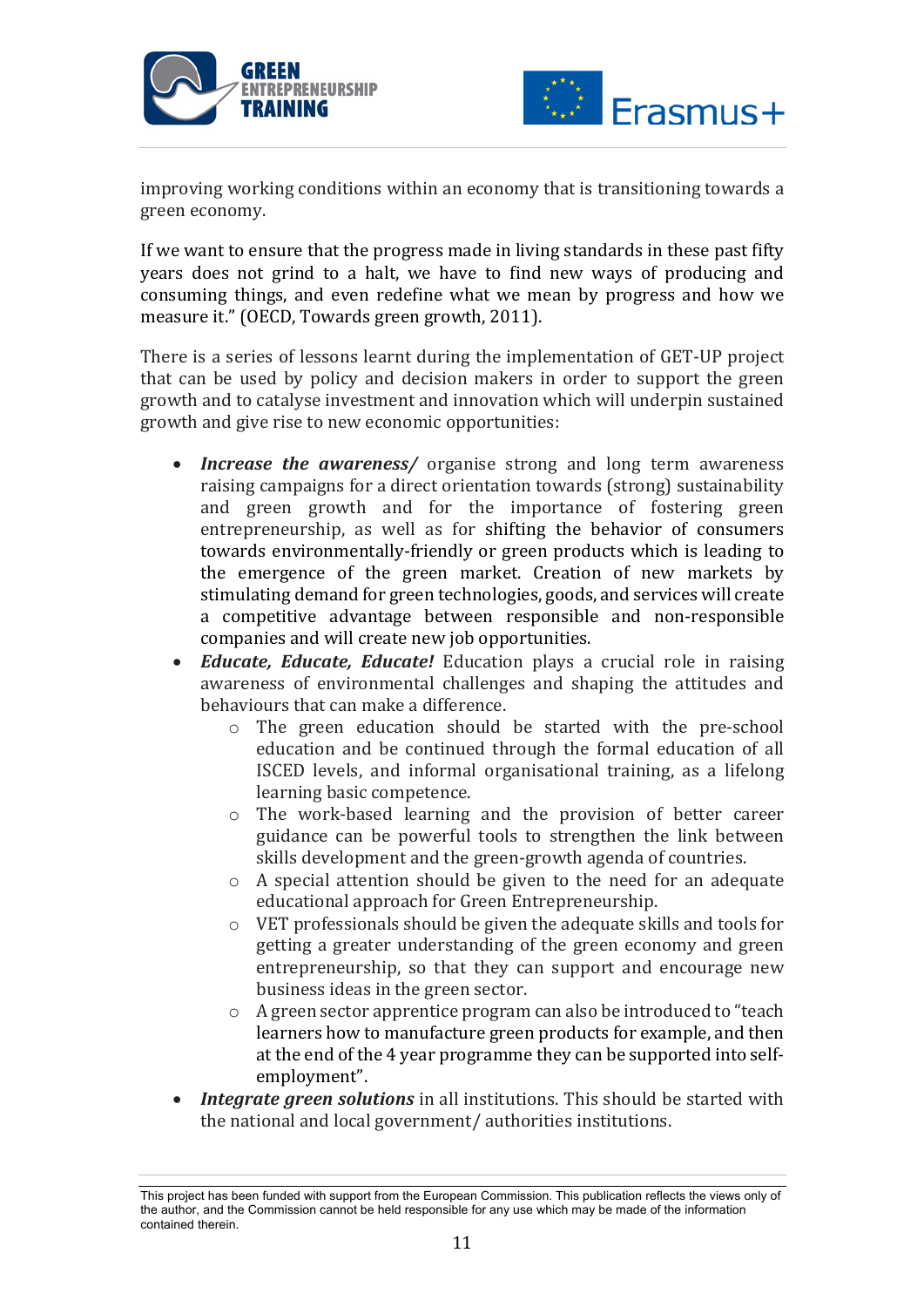



- *Create* a "more favorable and pro-green *policy* framework within Governments".
- *Create a national network for areen entrepreneurs* that could offer mentoring and support for start-ups, networking for existing businesses and could apply for funding as a collective. It could also be "a space which raises an awareness of opportunities within the green economy", which offers "training pills to traditional business sector to "green" their businesses" or which provides "mentoring between established green entrepreneurs and start-ups." The open exchange (lesson learn) of green knowledge is an important factor that can open new opportunities for commercial transactions and economic pay offs while encouraging the community/society, along the path to an effective and efficient green economy.
- **Consider Eco-Innovation** as a primary enabling factor for green economy. While it is not the only element in creating a green economy, innovation can be a fundamental lever in guiding the EU systems towards a radical transformation of green practices. Adoption and diffusion of eco-innovation are extremely important, even more so than invention, for the benefits of innovation to reach a macro-level. Adoption and diffusion are mainly driven by the decisions of companies and other economic actors, and there is a correlation between eco-innovation adoption by companies and the performance of the countries in which they operate.
- **Introduce incentives** for green businesses or for businesses to adopt green practices and processes in their business and to reduce emissions and to become more environmentally conscious. The incentives should be given to green start-ups, existing green businesses or to businesses switching to green processes as grants, tax benefits, subsidies, training vouchers etc.
- *Create the premises for the proper implementation of different national strategies* referring to green economy, with a special focus on green education of large public and of future and existing entrepreneurs.

### **5. Conclude Note**

To be successful, the green economy transformation process requires acknowledgment of the multiple persistent problems faced by Europe today, that require fundamental solutions. In this regard, regular policies and legislations offer no immediate solutions; market creation and commodification in itself is not a solution; nor is incremental institutionalism, but a green education. Saying that, entrepreneurship needs to be considered and treated to the idea that there is something different about entrepreneurial activities that distinguished them apart from other business activities. Especially in Green entrepreneurship, the participants and their activities are of doing something new; rather recycle

This project has been funded with support from the European Commission. This publication reflects the views only of the author, and the Commission cannot be held responsible for any use which may be made of the information contained therein.